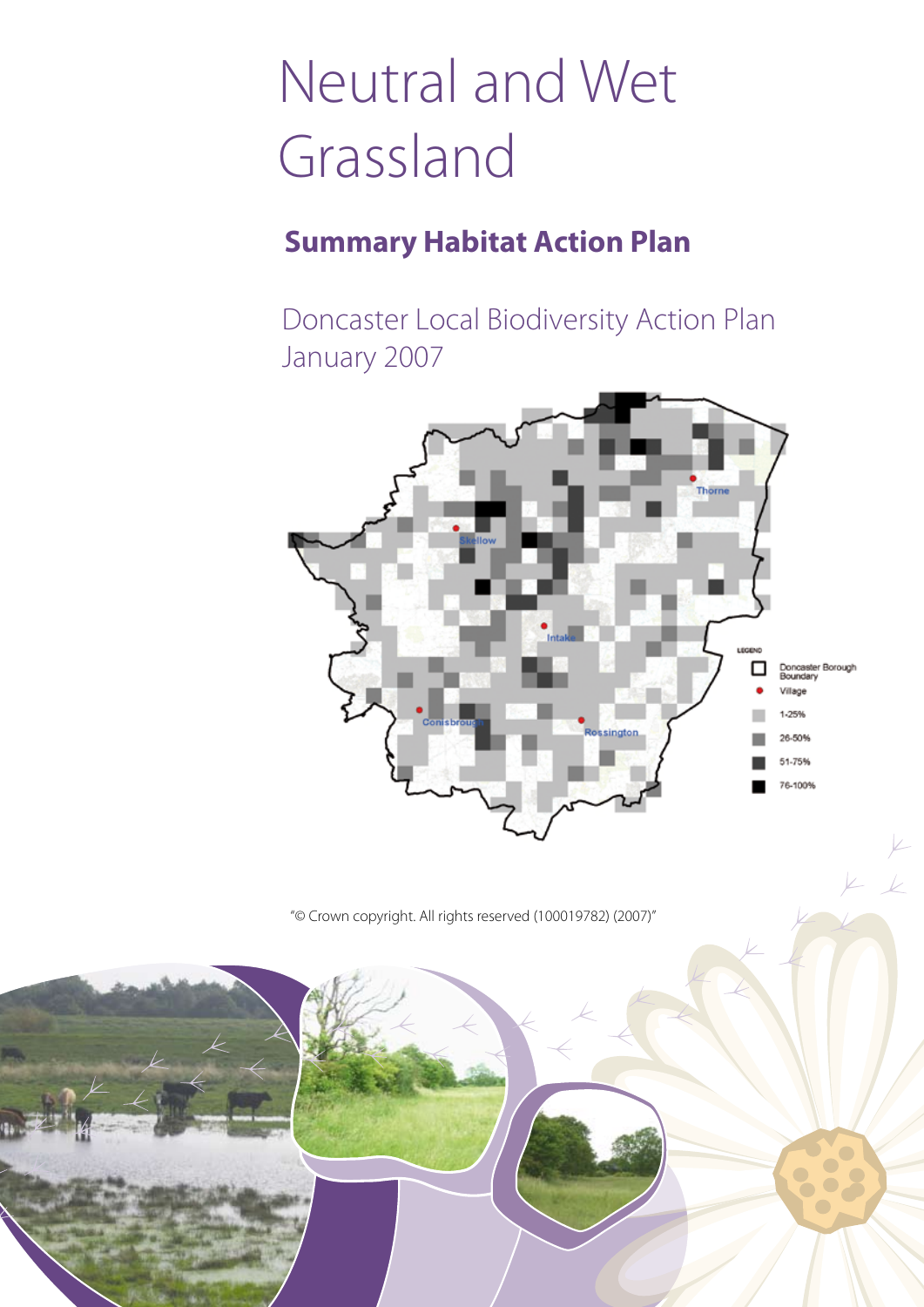#### 1 Habitat description

The low-lying clay and alluvial soils of the Humberhead Levels provide excellent conditions for intensive agricultural production. This landscape tends to be dominated by arable cultivation, improved grazing pastures and rye-grass leys but some small pockets of unimproved and semi-improved neutral grasslands still survive. In areas of damper or deeper soils, floodplains, or in areas of low-lying poorly drained soils are fragments of flood-plain grazing marshes and damp grasslands, often with areas of wet woodland and scrub. These tend to have less diversity of flowering herbs and are dominated by tall and tussock-forming grasses.

Improved grasslands account for the great majority of all grassland found in rural and urban parts of the UK. There are less than 15,000ha of speciesrich neutral grassland in the UK. Wet grasslands, including floodplain and coastal grazing marshes are estimated at 300,000ha but only a small proportion supports a high diversity of native plant species. Many areas of pasture-dominated agriculture have been improved by more efficient land drainage which has allowed conversion to arable cultivation; however, pockets of grassland survive within farms, on railway embankments, in old quarries, churchyards and along ancient rights of way, and as road verges. Most areas of unimproved grassland are small fields, often associated with a landscape of hedges, green lanes and small woodlands, and are relicts of a former pre-enclosure landscape.

## 2 Characteristic species

 Common bent Quaking grass Crested dog's-tail Red fescue Spring sedge Glaucous sedge Yarrow Black knapweed Lady's bedstraw Field scabious Cowslip Bulbous buttercup Yellow rattle Great burnet Pepper saxifrage Betony Common sorrel

Meadow vetchling Lesser stitchwort Devil's-bit scabious Self-heal Common cat's-ear Pignut Snake's-head fritillary Bitter vetch Dyers greenweed Green winged orchid Hedge garlic Cuckoo flower Tufted hairgrass Meadow foxtail Common blue butterfly Small skipper Small copper

Orange –tip butterfly Specked-wood butterfly Elephant hawkmoth Harvest mouse Shrew Field vole Rabbit Red fox Barn owl Kestrel Meadow pipit Skylark Lapwing Curlew Snipe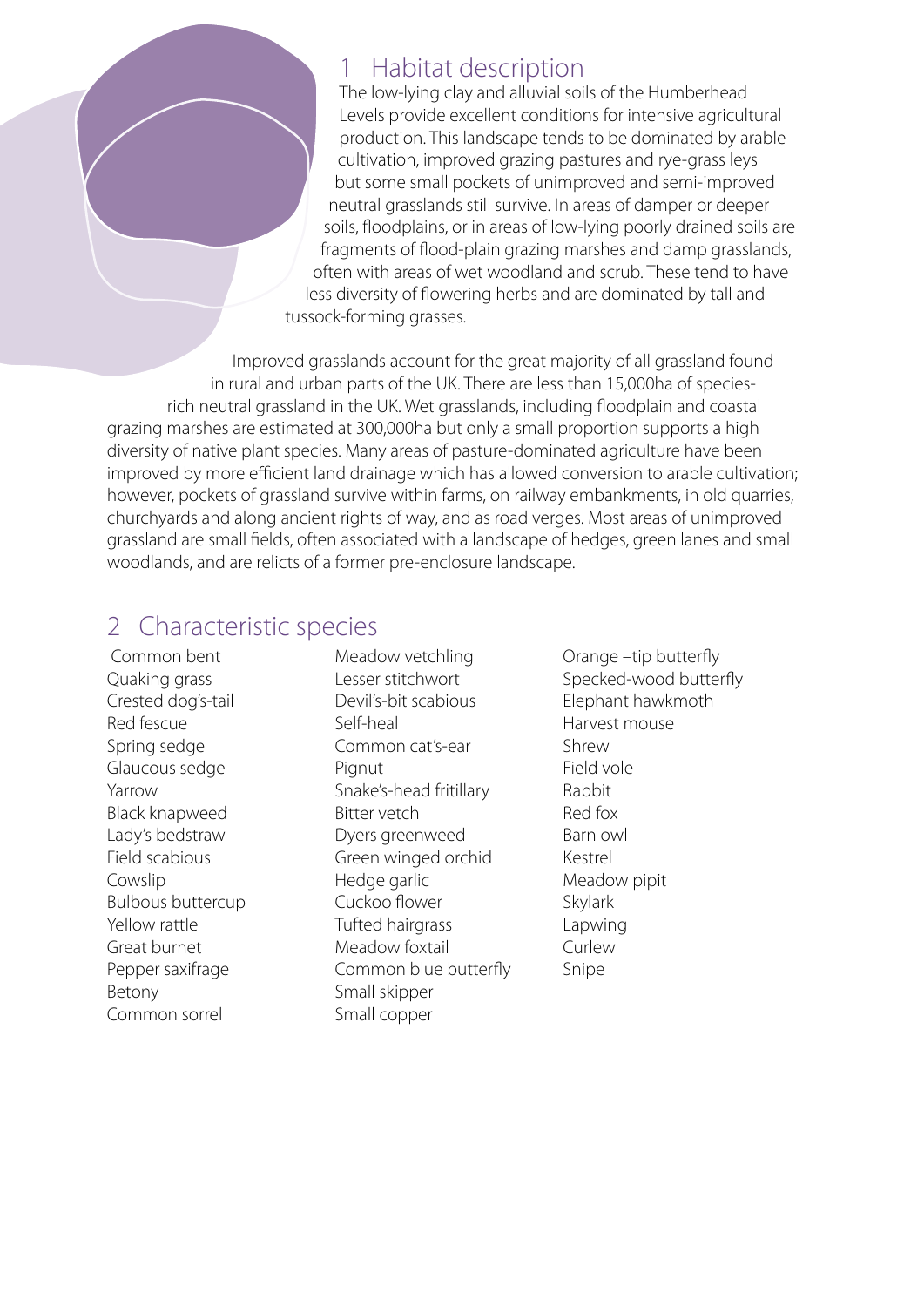#### 3 Current factors causing loss or decline

- Water abstraction from the Sherwood Sandstone aquifer has lowered ground water levels. Past flood defence works have deprived the floodplain grasslands of their natural cycle of flooding.
- Agricultural intensification, re-seeding and the use of artificial fertilisers lead to a reduction in diversity. Land drainage allows intensive arable agriculture, resulting in habitat loss.
- Management for silage rather than hay results in earlier and more-frequent cutting of grasslands, which affects ground-nesting birds and prevents flowers setting seed.
- A trend from mowing management to spring and summer grazing can result in the loss of those plants which are unable to withstand grazing pressure.
- There are fewer mixed farms and therefore fewer grazing herds available.
- Unsympathetic management of roadside verges and salting of roads causes loss of species diversity and changes in habitat type.
- Fragmentation and loss caused by development, or by agricultural intensification.

## 4 Objectives, targets & proposed actions

| Objective                                                                                                                                                                                                 | <b>Target</b>                                         | Ref | <b>Action</b>                                                                                                                                                                                                             | Lead & Partners                                                                                                                                                 |
|-----------------------------------------------------------------------------------------------------------------------------------------------------------------------------------------------------------|-------------------------------------------------------|-----|---------------------------------------------------------------------------------------------------------------------------------------------------------------------------------------------------------------------------|-----------------------------------------------------------------------------------------------------------------------------------------------------------------|
| 2) To restore degraded sites<br>and ensure appropriate<br>management of Neutral and<br>Wet Grasslands.                                                                                                    | 6 sites with management<br>plans by 2010.             | 2.1 | Develop and implement grassland<br>management for grassland in<br>public ownership. Review existing<br>plans to ensure compatibility with<br>HAPs and SAPs.                                                               | <b>Environment Agency</b><br>(EA), DMBC                                                                                                                         |
|                                                                                                                                                                                                           | 5 sites by 2010.                                      | 2.3 | Identify all grassland sites where<br>Priority Species are present and<br>implement appropriate specialist<br>management schemes to benefit<br>these species.                                                             | DMBC, Natural<br>England (NE),<br>Farming and Wildlife<br><b>Advisory Group</b><br>(FWAG), Private<br>landowners                                                |
| 3) To create 2 ha of<br>neutral grassland, linked<br>to existing marsh, ponds<br>grasslands, woodland and<br>scrub habitats within the<br>Humberhead Levels and<br><b>Coal Measures Natural</b><br>Areas. | 2 ha by 2010.                                         | 3.3 | Use new grassland to link existing<br>marsh, fen, woodland, and scrub<br>habitats.                                                                                                                                        | DMBC, NE, FWAG,<br>Private landowners                                                                                                                           |
|                                                                                                                                                                                                           | Underway.                                             | 3.5 | Re-create floodplain grasslands by<br>creating new washland areas as<br>part of the flood management on<br>Doncaster's rivers and sustainable<br>management of flood water on<br>development sites close to the<br>river. | <b>FA</b>                                                                                                                                                       |
| 4) Raise public awareness of<br>the importance and special<br>characteristics of Neutral<br>and Wet Grassland.                                                                                            | 1 demonstration on neutral/<br>wet grassland by 2009. | 4.4 | Promote good management<br>practice through the use<br>of demonstration sites and<br>workshops.                                                                                                                           | DMBC, NE, Linking<br>the Environment<br>and Farming (LEAF),<br>Yorkshire Wildlife<br>Trust (YWT), British<br><b>Trust for Conservation</b><br>Volunteers (BTCV) |